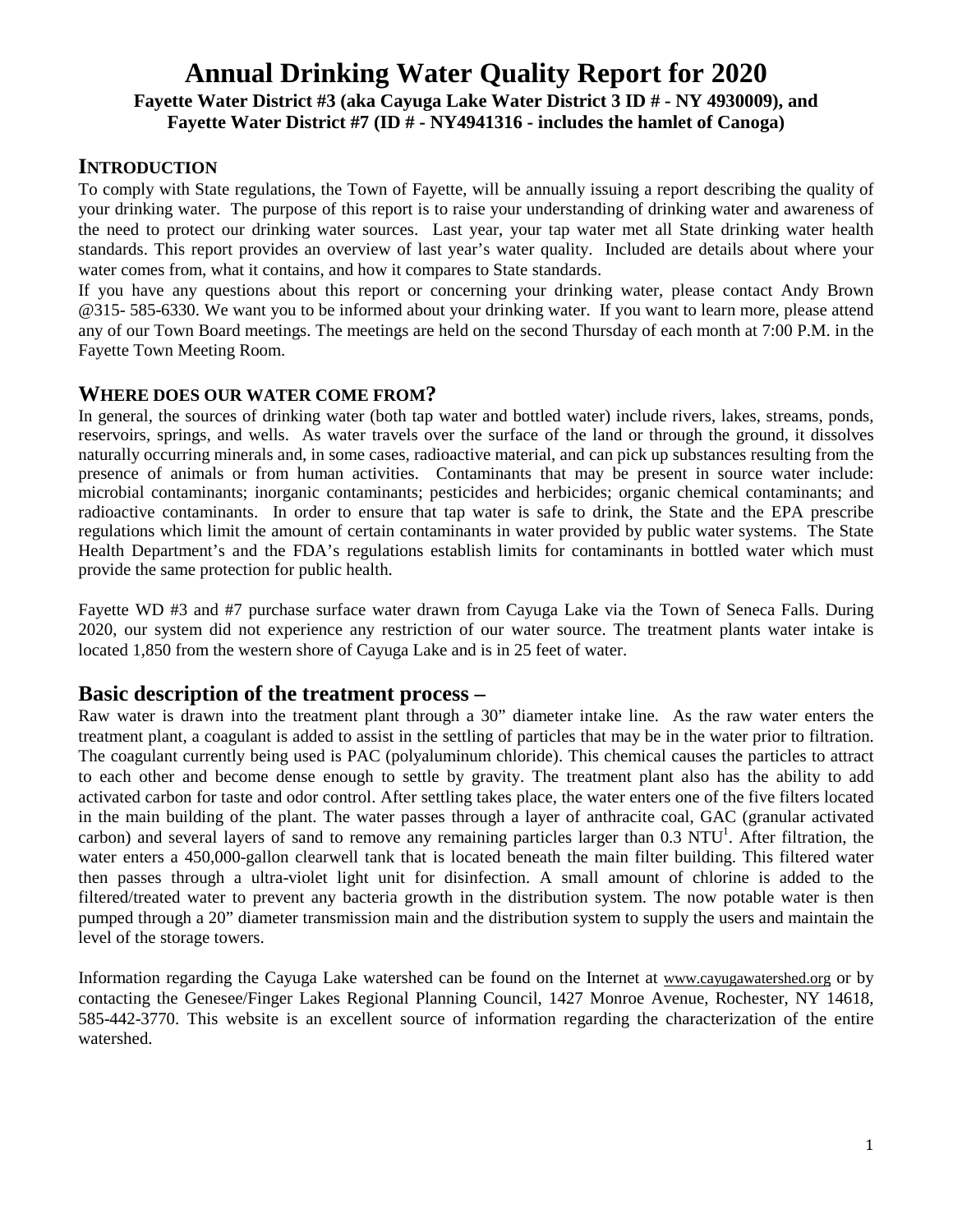## **FACTS AND FIGURES**

**In the Town of Fayette**, Cayuga Lake Water District #3, the Town supplied 6,606,938 gallons of water to its customers during 2020 at a rate of \$3.75/1000 gallons. ALL customers of this district should contact the Town of Fayette @ 315-585-6282 regarding any billing and/or service questions. The Town of Seneca Falls billed and supplied Fayette Water District #7 customers for 5,121,556 gallons of water (684,700 cubic ft.).

## **ARE THERE CONTAMINANTS IN OUR DRINKING WATER?**

As the State regulations require, we routinely test your drinking water for numerous contaminants. These contaminants include: total coliform, E. Coli, turbidity, alkalinity, total organic carbon, 21 inorganic compounds, nitrate, 25 volatile organic compounds, total trihalomethanes, and 52 synthetic organic compounds. The table included in this report depicts which compounds were detected in your drinking water. The State allows us to test for some contaminants less than once per year because the concentrations of these contaminants do not change frequently. Some of our data, though representative, are more than one year old. Anyone interested in copies of the individual laboratory reports can contact the Chief Operator @ 315-568-2316.

It should be noted that all drinking water, including bottled drinking water, might be reasonably expected to contain at least small amounts of some contaminants. The presence of contaminants does not necessarily indicate that water poses a health risk. More information about contaminants and potential health effects can be obtained by calling the EPA's Safe Drinking Water Hotline (800-426-4791) or the Seneca County Health Department at 315-539-1945.

| <b>Table of Detected Contaminants</b>           |                     |                   |                                                   |                          |                            |                                            |                                                                                                       |
|-------------------------------------------------|---------------------|-------------------|---------------------------------------------------|--------------------------|----------------------------|--------------------------------------------|-------------------------------------------------------------------------------------------------------|
| Contaminant                                     | Violation<br>Yes/No | Date of<br>Sample | Level<br>Detected<br>(Avg./Max)<br>(Range)        | Unit<br>Measure-<br>ment | <b>MCLG</b>                | <b>Regulatory Limit</b><br>(MCL, TT or AL) | Likely Source of<br>Contamination                                                                     |
| Turbidity <sup>1</sup><br>(Distribution System) | N <sub>O</sub>      | 11/10/20          | 0.21 Ave<br>1.53 Max<br>$0.04 - 1.53$<br>Range    | <b>NTU</b>               | N/A                        | $TT = < 5 NTU$                             | Soil Runoff                                                                                           |
| Turbidity <sup>1</sup>                          | N <sub>O</sub>      | 5/27/20           | 0.075 Ave<br>$0.20$ Max<br>$0.04 - 0.20$<br>Range | <b>NTU</b>               | N/A                        | 1.0                                        | Soil Runoff                                                                                           |
| Nitrate                                         | N <sub>O</sub>      | 10/15/20          | 0.66                                              | mg/L                     | 10                         | 10                                         | Runoff from fertilizer use;<br>Leaching from septic tanks;<br>sewage; Erosion of natural<br>deposits. |
| Barium                                          | N <sub>O</sub>      | 10/15/20          | 0.027                                             | mg/L                     | $\overline{2}$             | $\overline{2}$                             | Discharge of drilling wastes;<br>Discharge from metal<br>refineries; Erosion of natural<br>deposits   |
| Chromium                                        | N <sub>O</sub>      | 10/15/20          | < 1.0                                             | ug/L                     | 100                        | 100                                        | Discharge from steel and<br>pulp mills; Erosion of<br>natural deposits                                |
| Nickel                                          | N <sub>O</sub>      | 10/15/20          | 0.0014                                            | Mg/L                     | N/A                        | N/A                                        | Erosion of natural deposits;<br>Discharge from stainless<br>steel factories                           |
| Sodium                                          | N <sub>O</sub>      | 10/15/20          | 35                                                | mg/L                     | (see<br>Health<br>Effects) | N/A                                        | Naturally occurring; Road<br>salt; Water softeners; Animal<br>waste.                                  |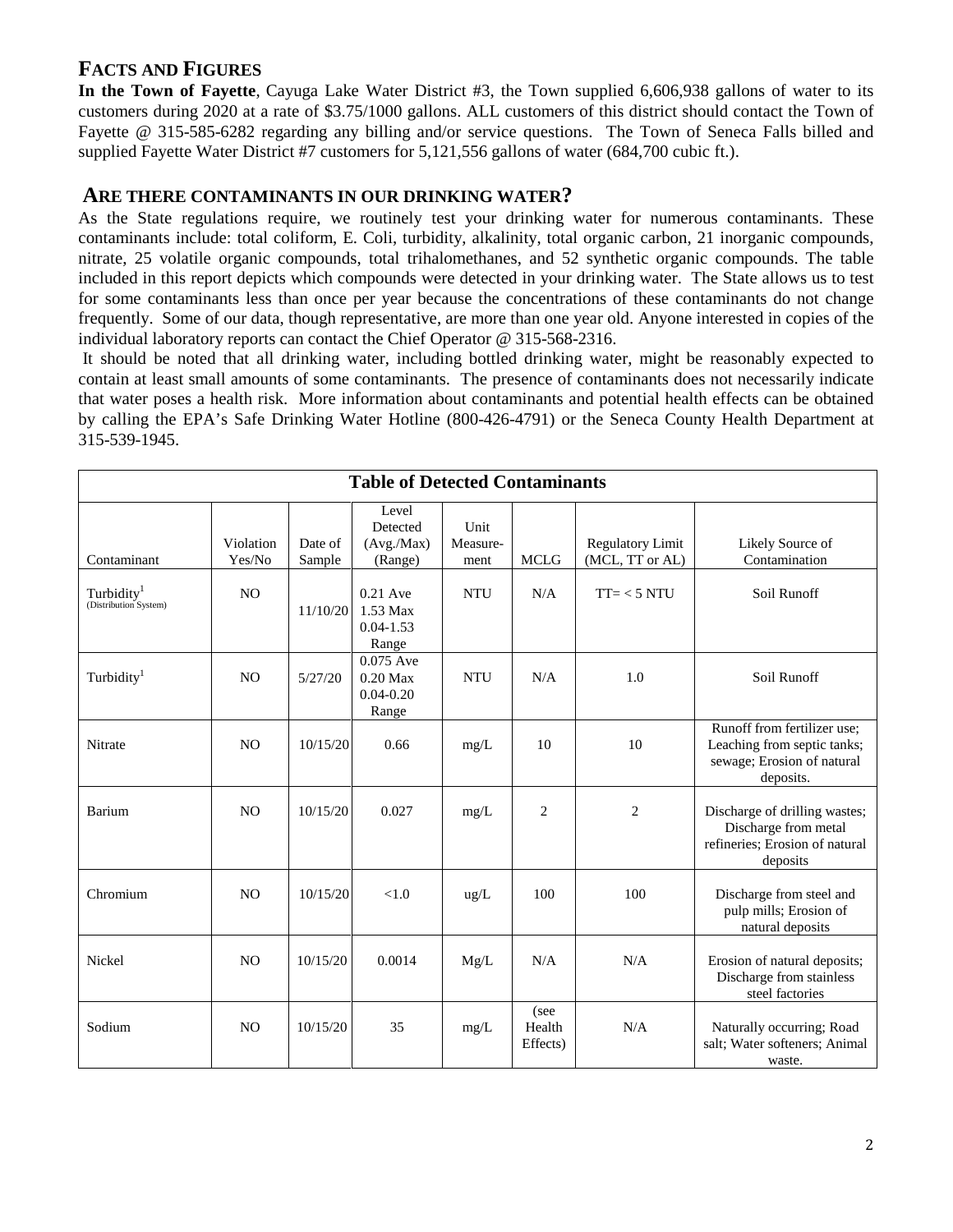| Disinfection By-<br>Products - THM<br>2 sites<br>Town of Seneca Falls          | N <sub>O</sub> | $\mathbf{1}$<br>sample<br>per<br>quarter<br>@ 2<br>sites | 61 Ave<br>40-74 Range<br>@ Site #1<br>51 Ave<br>35-73 Range<br>@ Site #2               | $\mu g/L$ | 80               | N/A        | By-products of drinking<br>water chlorination needed to<br>kill harmful organisms.<br>TTHM's are formed when<br>source water contains large<br>amounts of organic matter.                                                                                                                                                                                                                                                                                                               |
|--------------------------------------------------------------------------------|----------------|----------------------------------------------------------|----------------------------------------------------------------------------------------|-----------|------------------|------------|-----------------------------------------------------------------------------------------------------------------------------------------------------------------------------------------------------------------------------------------------------------------------------------------------------------------------------------------------------------------------------------------------------------------------------------------------------------------------------------------|
| Disinfection By-<br>Products<br>(TTHM, HAA)<br>Cayuga Lake WD<br>Fayette WD #7 | N <sub>O</sub> | 8/11/20<br>8/12/19                                       | $THM - 52$<br>$HAA - 20$<br>$THM - 2.69$<br>$HAA - 1.9$                                | $\mu$ g/L | 80<br>60         | N/A        | By-products of drinking<br>water chlorination needed to<br>kill harmful organisms.<br>TTHM's are formed when<br>source water contains large<br>amounts of organic matter.                                                                                                                                                                                                                                                                                                               |
| Haloacetic Acid<br>2 sites<br>Town of Seneca Falls                             | N <sub>O</sub> | 1<br>sample<br>per<br>quarter<br>@ 2<br>sites            | 27 Ave<br>$17 - 35$<br>Range @<br>Site #1<br>22 Ave<br>$15 - 33$<br>Range @<br>Site #2 | $\mu g/L$ | 60               | N/A        | By-products of drinking<br>water chlorination needed to<br>kill harmful organisms.                                                                                                                                                                                                                                                                                                                                                                                                      |
| Copper                                                                         | N <sub>O</sub> | 12/16/20                                                 | $0.035 - 90\%$<br>$0.001 - 0.36$<br>(range)                                            | mg/L      | 1.3              | $AL = 1.3$ | Corrosion of household<br>plumbing systems; Erosion<br>of natural deposits; leaching<br>from wood preservatives.                                                                                                                                                                                                                                                                                                                                                                        |
| Lead                                                                           | N <sub>O</sub> | 12/15/20                                                 | 0.0012-90%<br>$ND - 0.0024$<br>(range)                                                 | mg/L      | $\boldsymbol{0}$ | $AL = 15$  | Corrosion of household<br>plumbing systems; Erosion<br>of natural deposits.                                                                                                                                                                                                                                                                                                                                                                                                             |
| <b>Total Organic</b><br>Carbon                                                 | N <sub>O</sub> | 12/3/20                                                  | AVG 1.5<br><b>MAX 2.0</b><br><b>RANGE</b><br>$1.1 - 2.0$                               | mg/L      | N/A              | <b>TT</b>  | Total organic carbon (TOC) has<br>no health effects. However, total<br>organic carbon provides a<br>medium for the formation of<br>disinfection byproducts. These<br>byproducts include<br>trihalomethanes (THMs) and<br>haloacetic acids (HAAs).<br>Drinking water containing<br>these byproducts in excess of<br>the MCL may lead to<br>adverse health effects, liver<br>or kidney problems, or<br>nervous system effects, and<br>may lead to an increased risk<br>of getting cancer. |
| Chlorine                                                                       | N <sub>O</sub> | 8/31/20                                                  | Avg 1.46<br><b>Max 2.8</b><br>Range<br>$0.6 - 2.8$                                     | Mg/l      | 4                | 4          | Additive to drinking water to<br>control microbes                                                                                                                                                                                                                                                                                                                                                                                                                                       |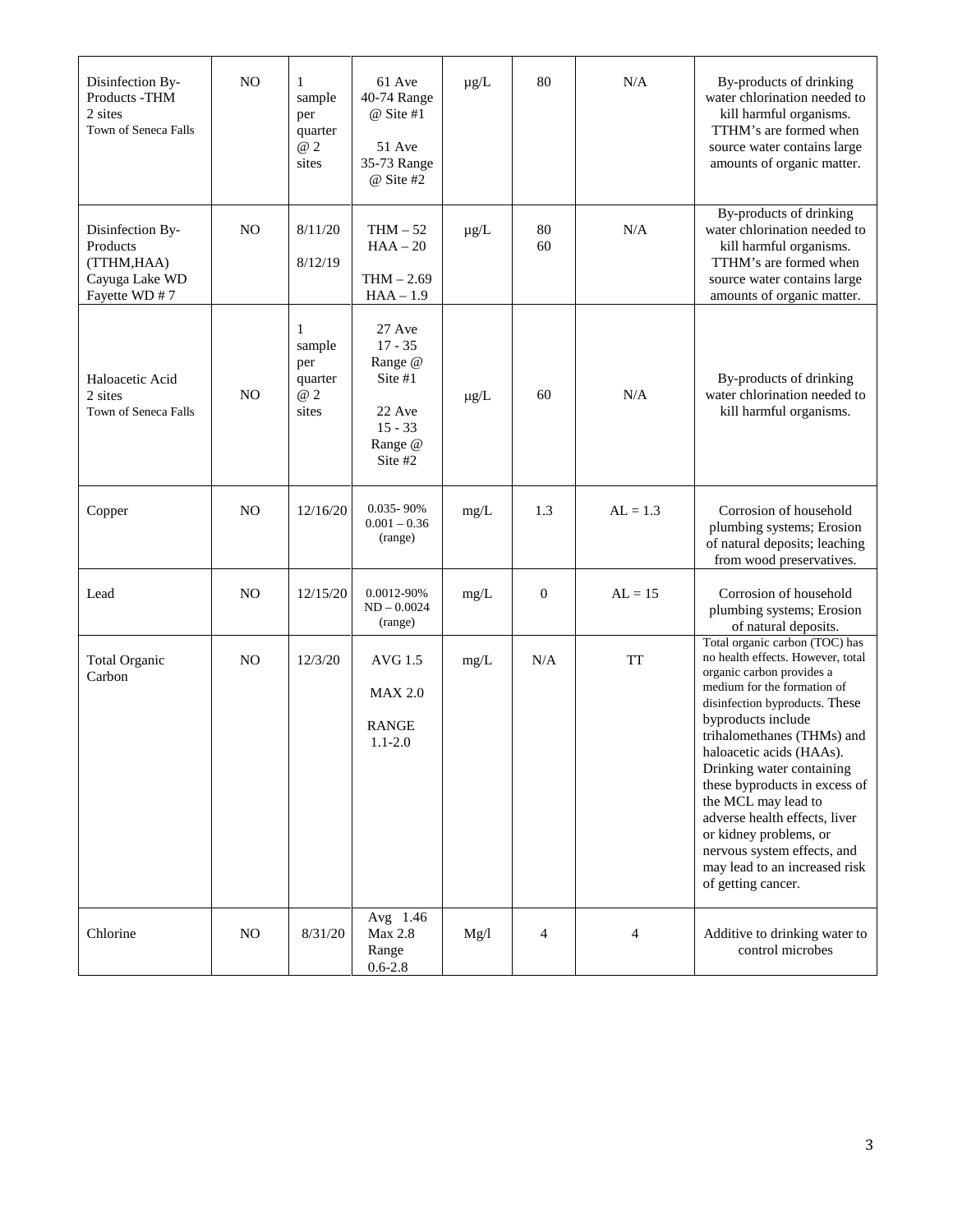| Microcystin | NO. | 8/19/20<br>9/2/20<br>9/10/20<br>9/21/20<br>9/28/20<br>10/5/20<br>10/15/20 | 0.71<br>2.7<br>1.3<br>1.4<br>0.55<br>0.35<br>0.18 | Ug/l | $\theta$ | Toxins found in water<br>containing a harmful algae<br>bloom. Seneca Falls<br>discovered these levels in the<br>raw untreated water but<br>because of its many<br>treatment processes removed<br>them to below detectable |
|-------------|-----|---------------------------------------------------------------------------|---------------------------------------------------|------|----------|---------------------------------------------------------------------------------------------------------------------------------------------------------------------------------------------------------------------------|
|             |     | 10/22/20                                                                  | < 0.3                                             |      |          | levels in the finished                                                                                                                                                                                                    |
|             |     |                                                                           |                                                   |      |          | drinking water.                                                                                                                                                                                                           |

#### **Notes:**

1 – Turbidity is a measure of the cloudiness of the water. We test it because it is a good indicator of the effectiveness of our filtration system. Our highest single turbidity measurement for the year occurred on 5/27/20 (0.20 NTU). State regulations require that turbidity must always be below 5 NTU. The regulations require that 95% of the turbidity samples collected have measurements below 0.5 NTU.

 $2 -$  The level presented represents the 90<sup>th</sup> percentile of the 40 sites tested. A percentile is a value on a scale of 100 that indicates the percent of a distribution that is equal to or below it. The  $90^{\text{th}}$  percentile is equal to or greater than 90% of the copper values detected at your water system. In this case, 40 samples were collected at your water system and the 90th percentile value was the 36th value (0.0035 mg/l). The action level for copper was not exceeded at any of the sites tested.

3 – The level presented represents the 90th percentile of the 40 samples collected. The action level for lead was not exceeded at any of the sites tested. The 90th percentile value for lead is 0.0012 mg/L.

#### **Definitions:**

*Maximum Contaminant Level*(MCL): The highest level of a contaminant that is allowed in drinking water. MCLs are set as close to the MCLGs as feasible.

*Maximum Contaminant Level Goal* (MCLG): The level of a contaminant in drinking water below which there is no known or expected risk to health. MCLGs allow for a margin of safety.

*Action Level*(AL): The concentration of a contaminant, which, if exceeded, triggers treatment or other requirements, which a water system must follow.

*Non-Detects* (ND): Laboratory analysis indicates that the constituent is not present.

*Treatment Technique* (TT): A required process intended to reduce the level of a contaminant in drinking water. *Nephelometric Turbidity Unit* (NTU): A measure of the clarity of water. Turbidity in excess of 5 NTU is just

noticeable to the average person.

*Milligrams per liter* (mg/l): Corresponds to one part of liquid in one million parts of liquid (parts per million ppm).

*Micrograms per liter* ( $\mu$ g/l): Corresponds to one part of liquid in one billion parts of liquid (parts per billion ppb).

*Pico curies per liter* (pCi/L): A measure of the radioactivity in water.

## **WHAT DOES THIS INFORMATION MEAN?**

We have learned through our testing that some contaminants have been detected; however, these contaminants were detected below New York State requirements. It should be noted that the action level for lead was exceeded in one of the samples collected. Based on this result we are required to present the following information on lead in drinking water:

#### **Lead**

If present, elevated levels of lead can cause serious health problems, especially for pregnant women, infants, and young children. It is possible that lead levels at your home may be higher than at other homes in the community as a result of materials used in your home's plumbing. The Town of Seneca Falls is responsible for providing high quality drinking water, but cannot control the variety of materials used in plumbing components. When your water has been sitting for several hours, you can minimize the potential for lead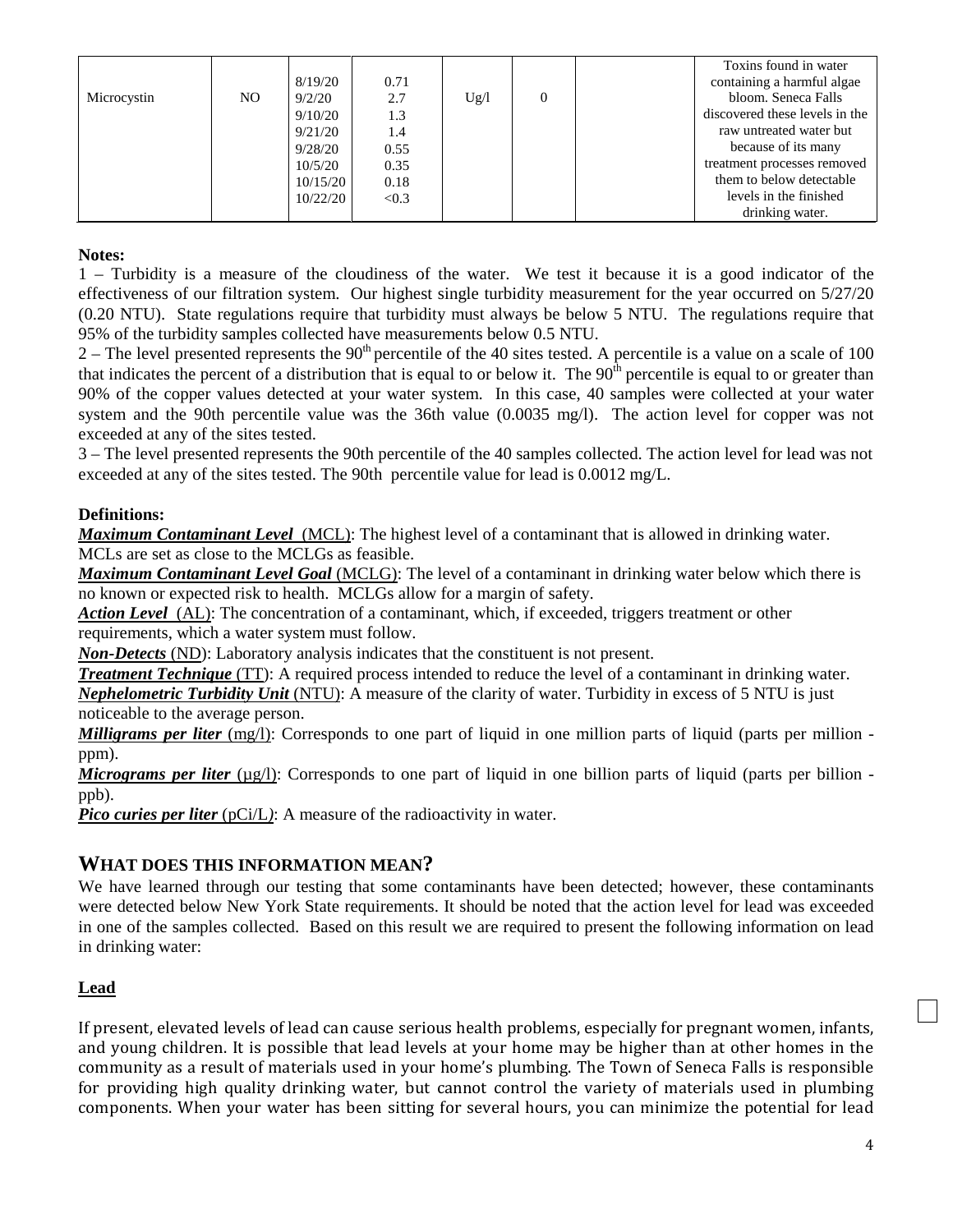exposure by flushing your tap for 30 seconds to 2 minutes before using water for drinking or cooking. If you are concerned about lead in your water, you may wish to have your water tested. Information on lead in drinking water, testing methods, and steps you can take to minimize exposure is available from the Safe Drinking Water Hotline (1-800-426-4791) or at http://www.epa.gov/safewater/lead.

# **Health Effects of Sodium in Water**

Water containing more than 20 mg/L of sodium should not be used for drinking by people on severely restricted sodium diets. Water containing more than 270 mg/L of sodium should not be used for drinking by people on moderately restricted sodium diets.

### **IS OUR WATER SYSTEM MEETING OTHER RULES THAT GOVERN OPERATIONS?**

During 2020, our system was in violation of two applicable State drinking water operating and monitoring requirements.

- 1. In 2020 our system was in violation of the NYS Sanitary Code for failing to monitor for Total Coliform bacteria in August 2020 in the Fayette Water District  $# 7$  (Canoga). We are required to monitor your drinking water for specific contaminants on a regular basis. Results of regular monitoring are an indicator of whether or not your drinking water meets health standards. During August 2020, we did not monitor or test for Total Coliform and therefore cannot be sure of the quality of your drinking water during that time, and the health effects are unknown.
- 2. In 2020 our system was in violation of the NYS Sanitary Code for failing to complete the annual monitoring for Disinfection Byproducts in the Fayette Water District # 7 (Canoga). We are required to monitor your drinking water for specific contaminants on a regular basis. Results of regular monitoring are an indicator of whether or not your drinking water meets health standards. During August 2020, we did not monitor or test for Disinfection Byproducts as required. Although past monitoring indicates that Fayette Water District # 7 has not exceeded the maximum contaminate levels (MCL) for Total TrihaloMethanes (TTHM) or Total HaloAcetic Acids (HAA5), since the 2020 monitoring was not completed as required we cannot be sure of the quality of your drinking water at that time.

## **INFORMATION ON RADON**

Radon is a naturally occurring radioactive gas found in soil and outdoor air that may also be found in drinking water and indoor air. Some people exposed to elevated radon levels over many years in drinking water may have an increased risk of getting cancer. The main risk is lung cancer from radon entering indoor air from soil under homes.

For additional information call your state radon program (1-800-458-1158) or call EPA's Radon Hotline (1-800- SOS-Radon).

## **DO I NEED TO TAKE SPECIAL PRECAUTIONS?**

Although our drinking water met or exceeded state and federal regulations, some people may be more vulnerable to disease causing microorganisms or pathogens in drinking water than the general population. Immunocompromised persons such as persons with cancer undergoing chemotherapy, persons who have undergone organ transplants, people with HIV/AIDS or other immune system disorders, some elderly, and infants can be particularly at risk from infections. These people should seek advice from their health care provider about their drinking water. EPA/CDC guidelines on appropriate means to lessen the risk of infection by Cryptosporidium, Giardia and other microbial pathogens are available from the Safe Drinking Water Hotline (800-426-4791).